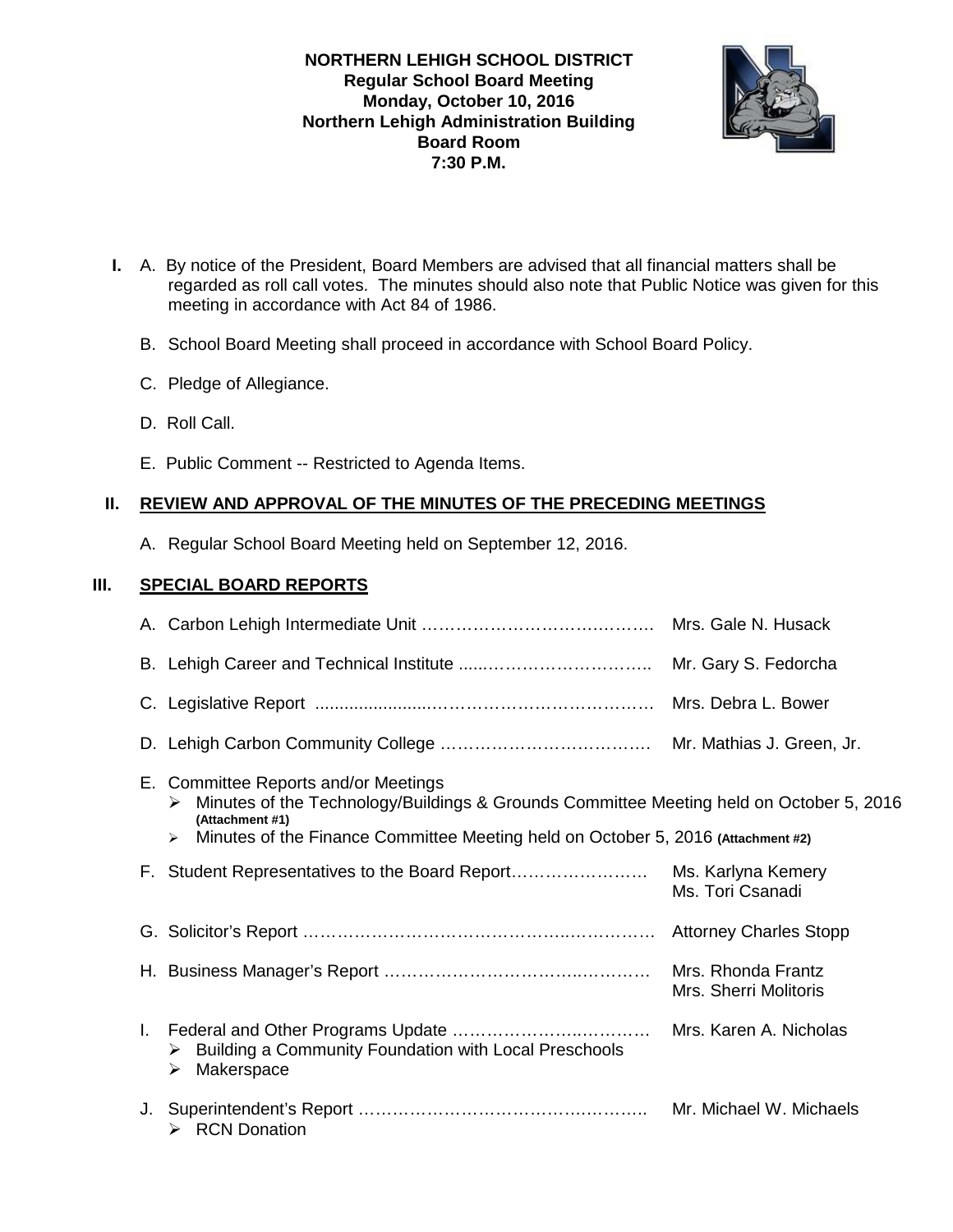# **IV. PERSONNEL**

## A. Appointment

1. Instructional

| Michelle McCormick<br>Assignment:                                                                              | <b>Temporary Vacancy Replacement</b><br>Peters Elementary School First Grade Teacher replacing<br>an employee on family medical leave.                                             |  |  |  |  |
|----------------------------------------------------------------------------------------------------------------|------------------------------------------------------------------------------------------------------------------------------------------------------------------------------------|--|--|--|--|
| Salary:                                                                                                        | Substitute Teacher Rate Days 1-30; Day 31 and beyond<br>\$46,875 prorated (Step 1 Bachelors on the 2016-2017<br><b>CBA Salary Schedule)</b>                                        |  |  |  |  |
| Effective:                                                                                                     | On or about October 25, 2016                                                                                                                                                       |  |  |  |  |
| <b>Termination Date:</b>                                                                                       | Upon return of full time teacher                                                                                                                                                   |  |  |  |  |
| Non-Instructional<br>2.                                                                                        |                                                                                                                                                                                    |  |  |  |  |
| Jessica Schultz*                                                                                               |                                                                                                                                                                                    |  |  |  |  |
| Assignment:                                                                                                    | Middle School Emotional Support Instructional Assistant<br>replacing Janice Herzog who resigned.                                                                                   |  |  |  |  |
| Salary:                                                                                                        | \$11.00 Per Hour Monday-Friday, 4.5 Hours Per Day up<br>to 180 Student Days a school year plus additional 20<br>Hours for Staff Development according to language in<br><b>MOU</b> |  |  |  |  |
| Effective:                                                                                                     | September 27, 2016                                                                                                                                                                 |  |  |  |  |
| * Pending Verification of Missing Personnel File Items<br>*60 Day probationary period ending November 25, 2016 |                                                                                                                                                                                    |  |  |  |  |

### B. Medical Leave of Absence

 Approve the request of employee #2180 to take leave of absence beginning on or about November 4, 2016, for her own medical reasons. Employee is requesting to use accumulated sick days. Employee plans to return to her current position upon release from her physician.

### C. Co-Curricular Resignation

- 1. Accept the resignation of Jon DeFrain from his position as Middle School Assistant Softball Coach – \$3,081.00 for the 2016-2017 school year.
- 2. Accept the resignation of Jaclyn Follweiler from her position as MS Girls' Basketball Coach - \$4,650.00 for the 2016-2017 school year.

### D. Co-Curricular Change of Status

- 1. Due to the resignation of Michael Strohl approved at the August 8, 2016 board meeting, approve the motion to change the status of Alden Farber from Assistant Football Coach – Shared stipend - \$2,372.00 to full time Assistant Football Coach at a stipend of \$4,744.00 for the 2016-2017 school year.
- 2. Approve the motion to change the status of Dylan Hofmann, Volunteer Assistant Football coach which was originally approved at the August 8, 2016 board meeting, to Assistant Football Coach – Shared stipend - \$2,372.00 for the 2016-2017 school year.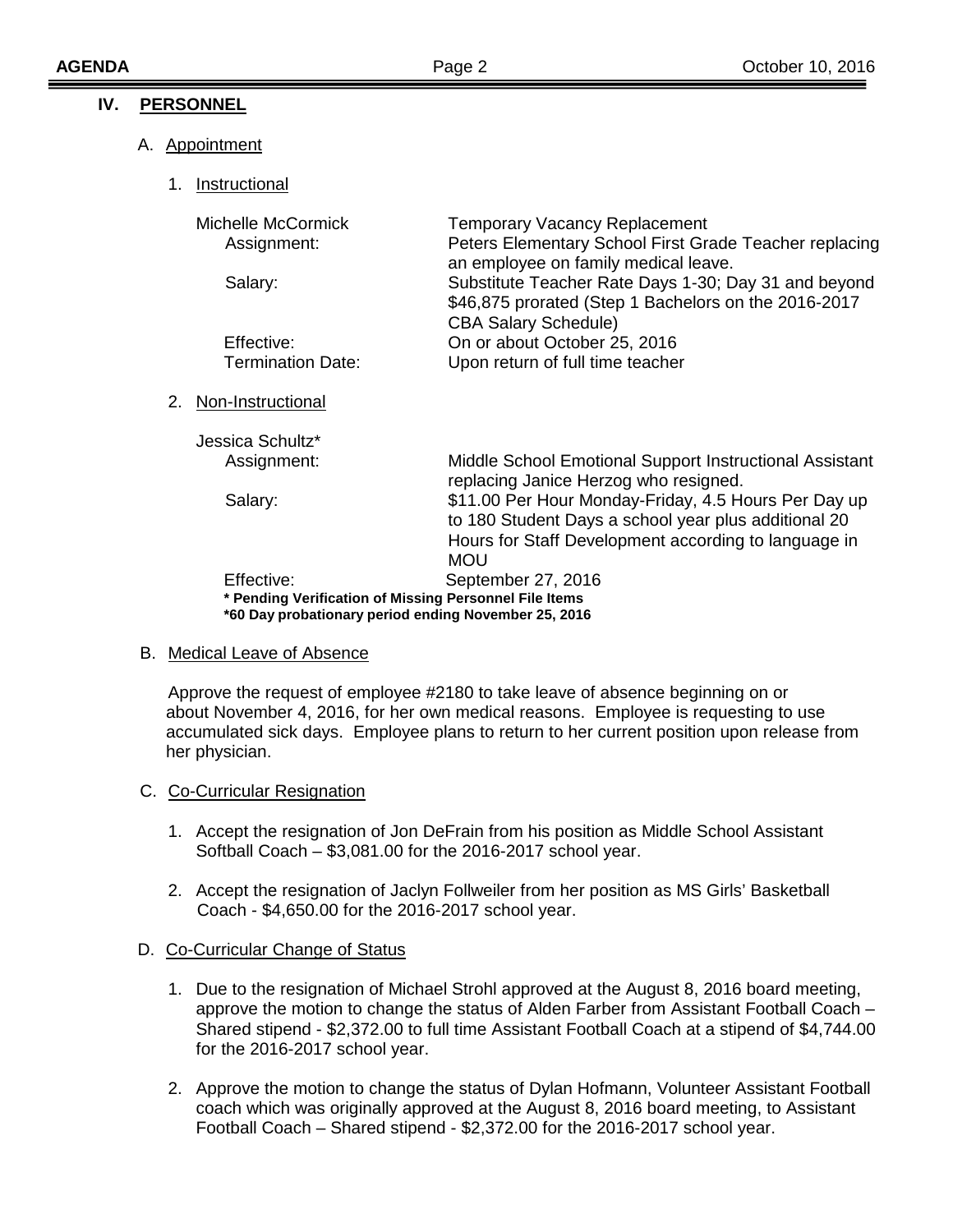### E. Co-Curricular Appointment 2016-2017

| Jamie Farber        | <b>Junior Class Advisor</b>    | \$671.00   |
|---------------------|--------------------------------|------------|
| David Oertner       | National Honor Society Advisor | \$522.00   |
| Junior Ortiz        | Middle School Wrestling Coach  | \$4,744.00 |
| Janelle Scheckler   | Freshman Class Advisor         | \$665.00   |
| <b>Tayler Urban</b> | Freshman Class Advisor         | \$665.00   |
| JoAnn Wasilkowski   | <b>Junior Class Advisor</b>    | \$671.00   |

F. Co-Curricular Volunteers 2016-2017 Jaclyn Follweiler Assistant Girls' Basketball Coach

#### G. Assistant Director for the Fall Play/Spring Musical

Approve John Andreadis\* as Assistant Director for the Fall Play/Spring Musical for the NLHS Student Theater Group. Stipend for the Assistant Director will be \$500.00 and be paid out of the General Fund High School Student Activities Fund. **\* Pending Verification of Missing Personnel File Items** 

### H. Salary Adjustments

 Acknowledge the following teacher who has completed the requirements per the Collective Bargaining Agreement that would entitle them to a salary increase for the 2016-2017 school year.

| Andrea Meyers |         |  |
|---------------|---------|--|
| From:         | Step 2B |  |
| To:           | Step 2M |  |

### I. Substitute

1. Instructional

 Approve the following substitute teachers for the 2016-2017 school year at the 2016-2017 substitute teacher rates as approved on the Supplementary Personnel Salary Schedule:

Kimberly Bayer – Elementary/Math Grades 4-8

- 2. Non-Instructional
	- a. Approve the following individual as substitute custodian for the 2016-2017 school year at the 2016-2017 substitute rate as approved on the Supplementary Personnel Salary Schedule:

Ann Marie Belo

#### J. **Unpaid Volunteers**

Elizabeth Vasquez **\* Pending Verification of Missing Personnel File Items** 

### **V. CONFERENCES**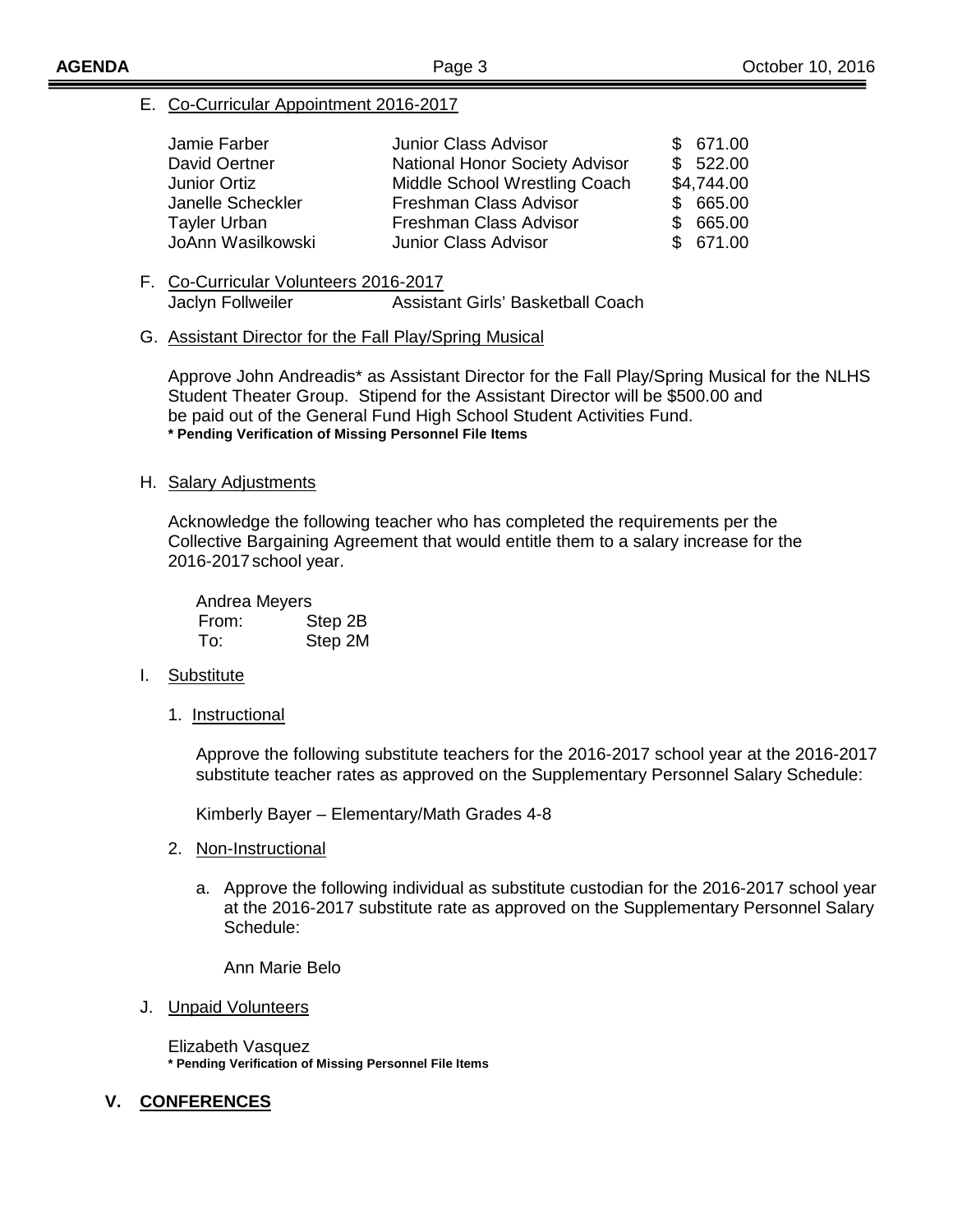## **VI. POLICY**

### A. Board Policy Second Reading

- 1. Approve school board policy #104 Programs Nondiscrimination in Employment/Contract Practices, as presented after second reading. **(Attachment #3)**
- 2. Approve school board policy #247 Pupils Hazing, as presented after second reading. **(Attachment #4)**
- 3. Approve school board policy #317.1 Employees Educator Misconduct, as presented after second reading. **(Attachment #5)**
- 4. Approve school board policy #622 Finances GASB Statement 34, as presented after second reading. **(Attachment #6)**

### **VII. CURRICULUM AND INSTRUCTION**

### **VIII. OLD BUSINESS**

#### **IX. NEW BUSINESS**

#### A. Paraprofessional Agreement

Approve a four-year Memorandum of Understanding Agreement with the Paraprofessionals effective July 1, 2016. **(Agreement Distributed to Board only)** 

### **X. FINANCIAL**

- A. Approve the Following Financial Reports: 1. General Fund month of June
- B. Following List of Bills:
	- 1. General Fund months of September & October, 2016
	- 2. Cafeteria Fund months of September & October, 2016
	- 3. Capital Projects month of September, 2016
	- 4. Refreshment Stand month of September, 2016
- C. RESOLVED, the Board of Education approves the addendum to the agreement with Portnoff Law Associates, Ltd. to be the delinquent real estate tax collector for the 2016 tax year. **(Attachment #7)**
- D. Approve abatement/exoneration requests of per capita taxes, for the residents that fall within the guidelines, as presented. **(Attachment #8)**

### **XI. LEGAL**

### **XII. CORRESPONDENCE**

#### **XIII. INFORMATION**

- A. Minutes of the Carbon Lehigh Intermediate Unit #21 Board of Directors meeting held on August 15, 2016.
- B. Minutes of the Lehigh Career & Technical Institute Joint Operating Committee meeting held on August 24, 2016.